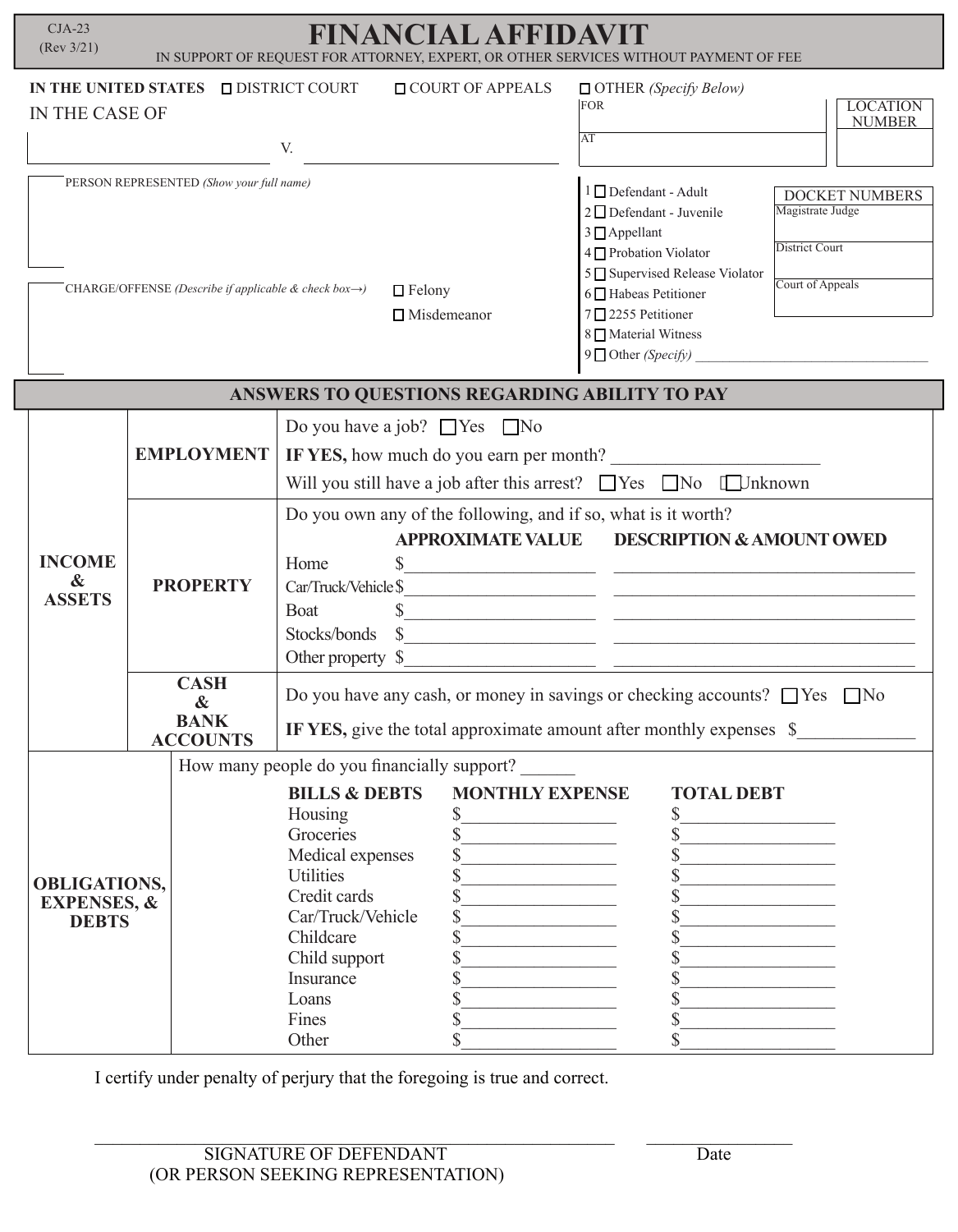## **Instructions for CJA Form 23 Financial Affidavit**

In every type of proceeding where appointment of counsel is authorized under 18 U.S.C. § 3006A(a) and related statutes, the United States magistrate judge or the court shall advise the person of their right to be represented by counsel and that counsel will be appointed if the person is financially unable to obtain counsel. Unless the person waives representation by counsel, the United States magistrate judge or the court, if satisfied after appropriate inquiry that the person is financially unable to obtain counsel, shall appoint counsel to represent the individual.

Determination of eligibility for representation under the CJA is a judicial function, however the court may designate court employees to obtain or verify the facts relevant to the financial eligibility determination. Employees of law enforcement agencies, including the United States Attorney's Office, should not participate in the completion of the financial affidavit or seek to obtain information concerning financial eligibility from a person requesting the appointment of counsel. When practicable, employees of the federal public defender office should discuss with the person who indicates that he or she is not financially able to secure representation the right to appointed counsel and, if appointment of counsel seems likely, assist in completion of the financial affidavit.

Counsel must be appointed if the person seeking representation is "financially unable to obtain counsel." 18 U.S.C. §3006A(b). (While courts often use "indigency" as a shorthand expression to describe financial eligibility, indigency is not the standard for appointing counsel under the Criminal Justice Act.) In determining whether a person is "financially unable to obtain counsel," consideration should be given to the cost of providing the person and his or her dependents with the necessities of life, the cost of securing pretrial release, asset encumbrance, and the likely cost of retained counsel. The initial determination of eligibility must be made without regard to the financial ability of the person's family to retain counsel, unless their family indicates willingness and ability to do so promptly. Any doubts about a person's eligibility should be resolved in the person's favor; erroneous determinations of eligibility may be corrected at a later time. For additional guidance, see the *Guide to Judiciary Policy*[, Volume 7A, Guidelines for](https://www.uscourts.gov/rules-policies/judiciary-policies/criminal-justice-act-cja-guidelines)  [Administering the CJA and Related Statutes \(](https://www.uscourts.gov/rules-policies/judiciary-policies/criminal-justice-act-cja-guidelines)*CJA Guidelines*).

The CJA Form 23 is not a required statutory form. It is an administrative tool used to assist the court in appointing counsel. When a colorable claim is asserted that disclosure to the government of a completed CJA 23 would be self-incriminating, the